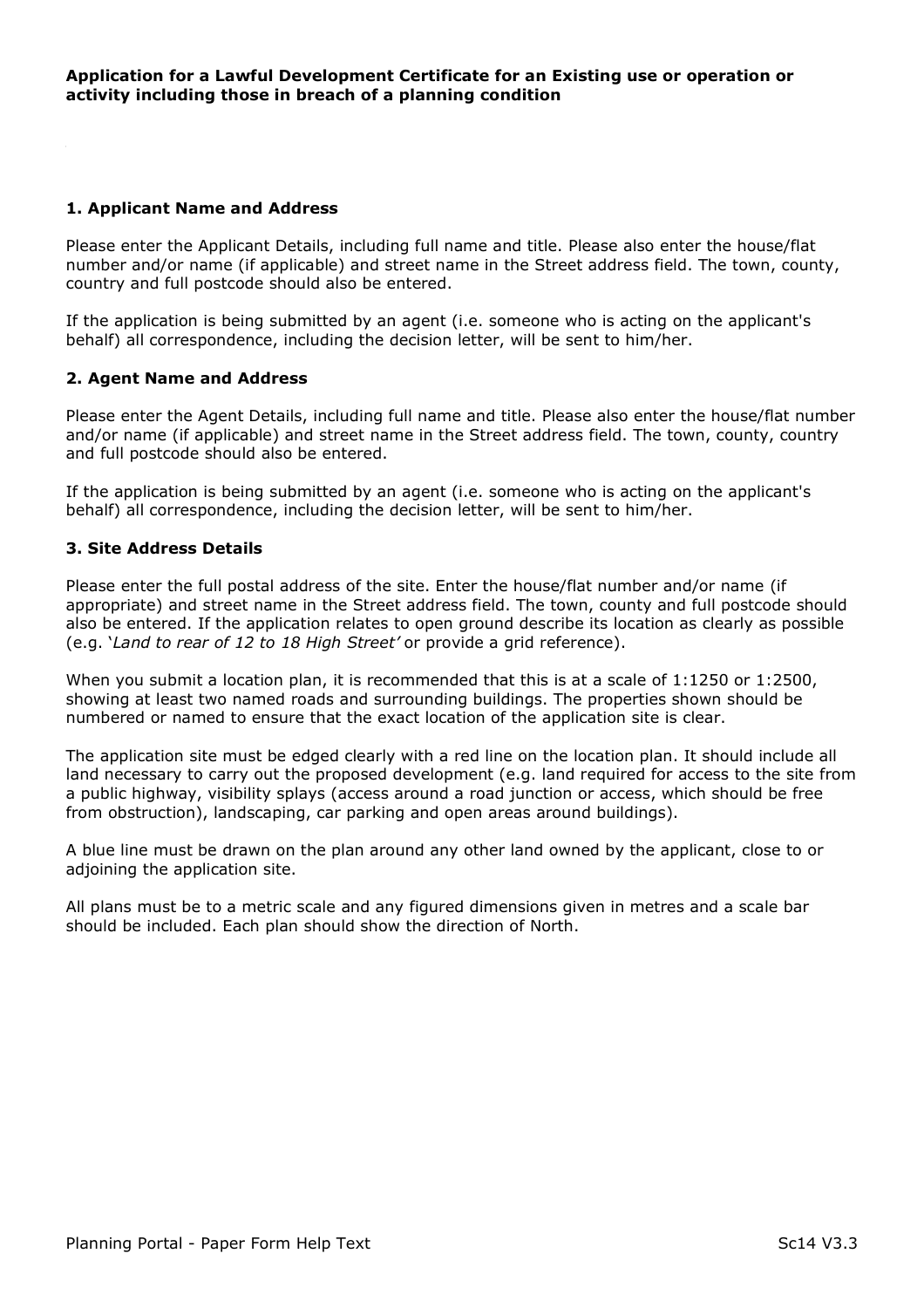# 4. Pre-application Advice

The local authority may be able to offer (possibly for a fee) pre-application discussions before a formal application is submitted in order to guide applicants through the process. This can minimise delays later in processing the application.

Pre-application discussions can also help you and the planning authority identify areas of concern about your proposed development so that you can give consideration to amending your proposal before the application is submitted. The advice and guidance given to you at the pre-application stage is given in good faith. However, it does not guarantee or supply a definitive undertaking as to whether your proposal is likely to be acceptable.

If you have received pre-application advice from the planning service please indicate the reference/date of any correspondence or discussion and the name of the officer. If you do not know these details then please state 'Unknown'.

This will assist the Council in dealing with your application as quickly as possible.

### 5. Lawful development Certificate – Interest in Land

Please specify the applicant's interest in the land. An Owner is the freeholder of the site and anyone who has a leasehold interest with at least seven years unexpired.

### 6. Council Employee/Member

You must declare whether the applicant or agent is a member of the council's staff, an elected member of the Council or related to a member of staff or elected member of the Council.

Serving elected members or planning officers who submit their own planning applications should play no part in their determination and such applications should be determined by the planning committee rather than by planning officers under delegated powers.

For the purposes of this question, 'related to' means related, by birth or otherwise, closely enough that a fair-minded and informed observer, having considered the facts, would conclude that there was a real possibility of bias on the part of the decision-maker in the local planning authority.

### 7. Description of Use, Building Works or Activity

A lawful development certificate has much the same effect as a planning permission. It gives immunity from further enforcement and it makes a development legally 'lawful'. The only restraints imposed by the Certificate are:

a) the land to which it relates, and

b) the description of the development found to be lawful

It is vital that you indicate precisely the area of land to which this application relates, and it is important that you state the relevant Use Class (if any) of any development deemed lawful. The Use Classes of the Town and Country Planning (Use Classes) Order 1987 (as amended) can be found at: http://www.planningportal.gov.uk/england/genpub/en/1011888237913.html

### 8. Description of Existing Use, Building Works or Activity

Please provide a full description of the existing use, building works or activity. This may include, for example, a house that has had an extension built without permission despite it being required. After four years an application may be made for a certificate.

A second example may be where a use of land has been occurring without planning permission, such as the use of a dwelling house for a number of bedsits. After 10 years an application may be made for a certificate.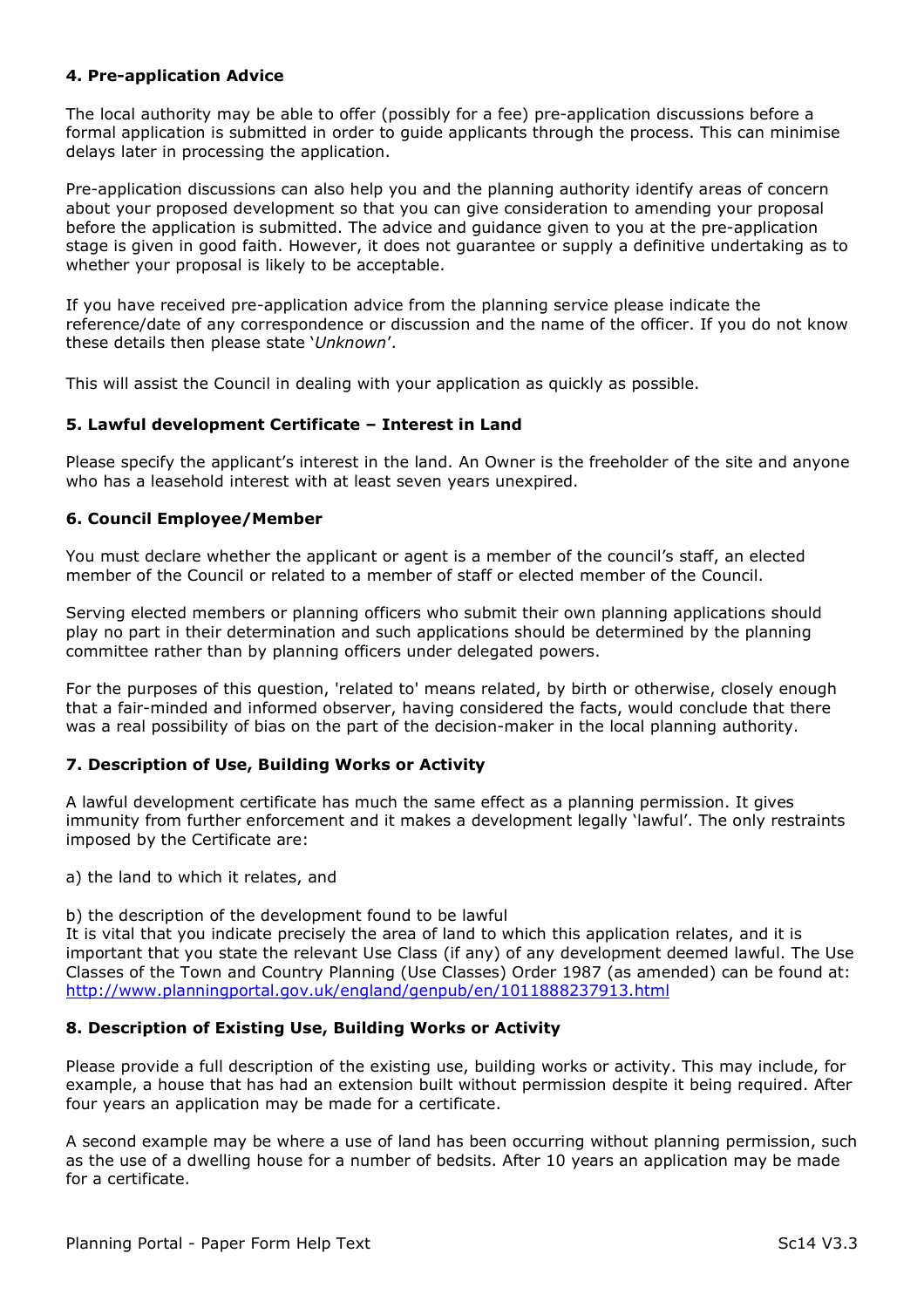# 9. Grounds for Application for a Lawful Development Certificate

You must explain in your own words why you consider a Lawful Development Certificate should be granted. The evidence necessary to prove your entitlement to a certificate will depend on what is being applied for, but you should always remember that the emphasis is on the applicant to convince the local authority that a certificate should be issued. Therefore, the evidence submitted should be clear and convincing.

Where some questions of fact are involved, the local authority will usually expect to see statements from persons who have a direct knowledge of those facts. It is normal to require such statements in the form of a sworn 'state declaration' and you should seek advice from a Solicitor or Planning Agent as to how this should be set out. In some cases letters or unsworn statements may be acceptable (for instance if there is some additional documentary evidence backing the statement). Letters may be acceptable if they back a sworn statement, but statements from owners or applicants which give crucial evidence should always be sworn in the proper form. Any other further evidence that can be provided will assist the application (such as photographs, invoices or documentation indicating the length of time it has been there).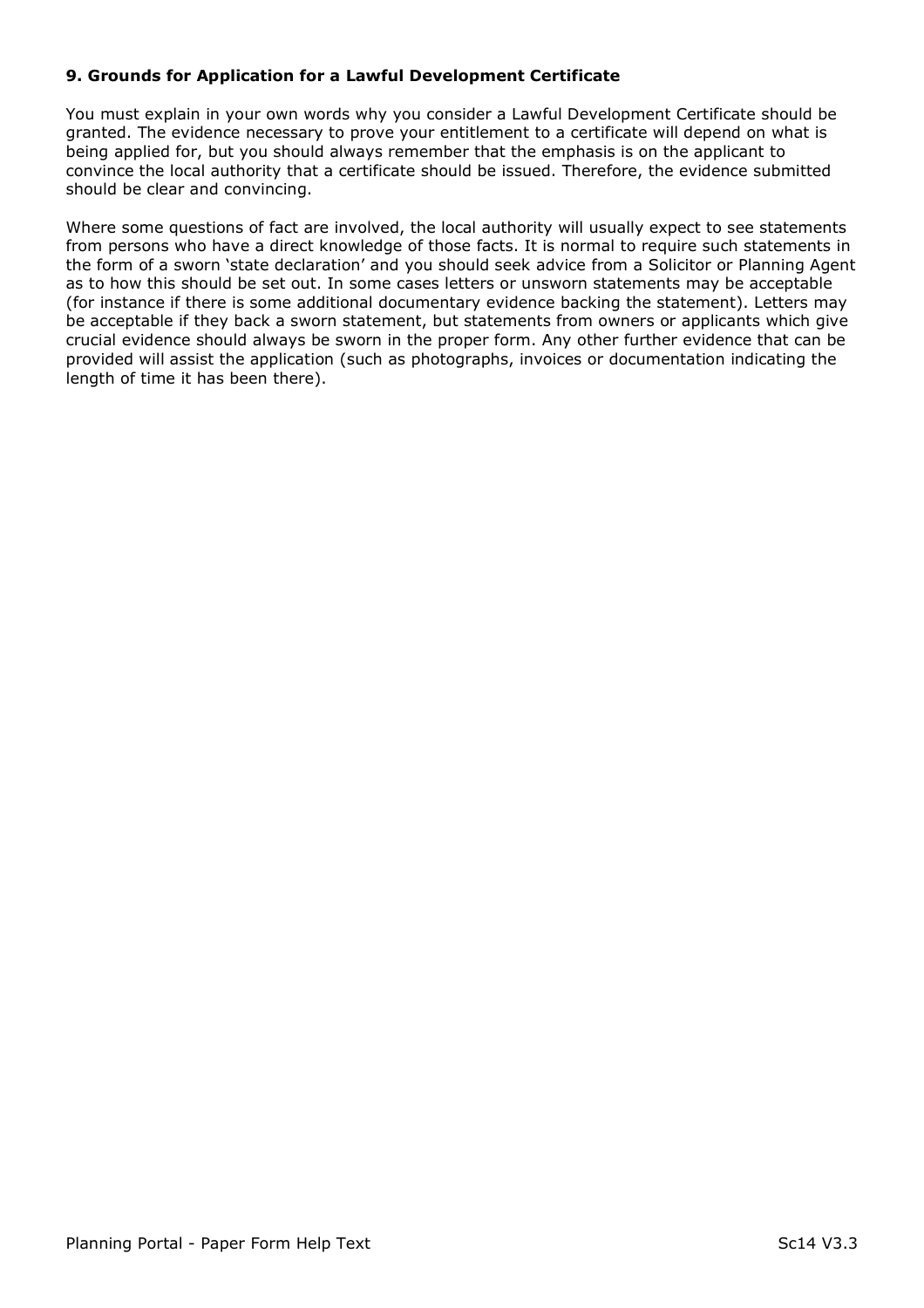# 10. Information in Support of a Lawful Development Certificate – Residential Information

To be considered for a certificate of lawfulness applicants must show that the 'use' that is the subject of the application has been continuous for in excess of 10 years or that the 'building works' have been substantially complete for more than four years, prior to your application. Give full details of each use of the land or operation on the land. Dates for the beginning and end of each use are also required, as well as supporting evidence.

If applicable, please also enter the total number of previous dwellings that existed and the number which currently exist by category and dwelling type.

The categories are classified as:

- Market housing includes properties for sale where prices are set in the open market.
- Social rented includes rented housing owned by local authorities and registered social  $\bullet$ landlords for which guideline target rents are determined through the national rent regime, set out in the 'Guide to Social Rent Reforms' published in March 2001. Also includes rented housing owned by other persons and provided under equivalent rental arrangements to the above, as agreed with the local authority or funded with grant from the Housing Corporation, as provided for in the Housing Act 2004.
- Intermediate includes housing at prices or rents above those of social rent but below market prices or rents. This can include shared equity products (e.g. HomeBuy) and intermediate rent (i.e. rents above social-rented level but below market rents). Intermediate housing differs from low cost market housing (which Government does not consider to be affordable housing).
- Key worker includes those groups eligible for the Housing Corporation funded Key Worker Living programme and others employed within the public sector (i.e. outside of this programme) identified by the Regional Housing Board for assistance.

The types of dwellings are classified as:

- i) Houses a house is a dwelling that is not a flat and includes single storey bungalows.
- ii) Flats or maisonettes includes separate and self-contained premises constructed or adapted for use for residential purposes and forming part of a building from some other part of which it is usually divided horizontally. Maisonettes are flats containing more than one storey.
- iii) Live-work units accommodation that is specifically designed to enable both residential and business use.
- iv) Cluster flats/non-self contained units with no separate or self contained living and sleeping accommodation within a larger building of which it forms a part.
- v) Sheltered housing specifically designed housing in a group with services such as the support of a warden, communal facilities, alarm systems and laundry services. Also includes grouped housing schemes without the services of a warden and other communal facilities.
- vi) Bedsits/studios refers to a bedroom/living room containing cooking facilities. In addition, it may also contain washing facilities or even a shower.